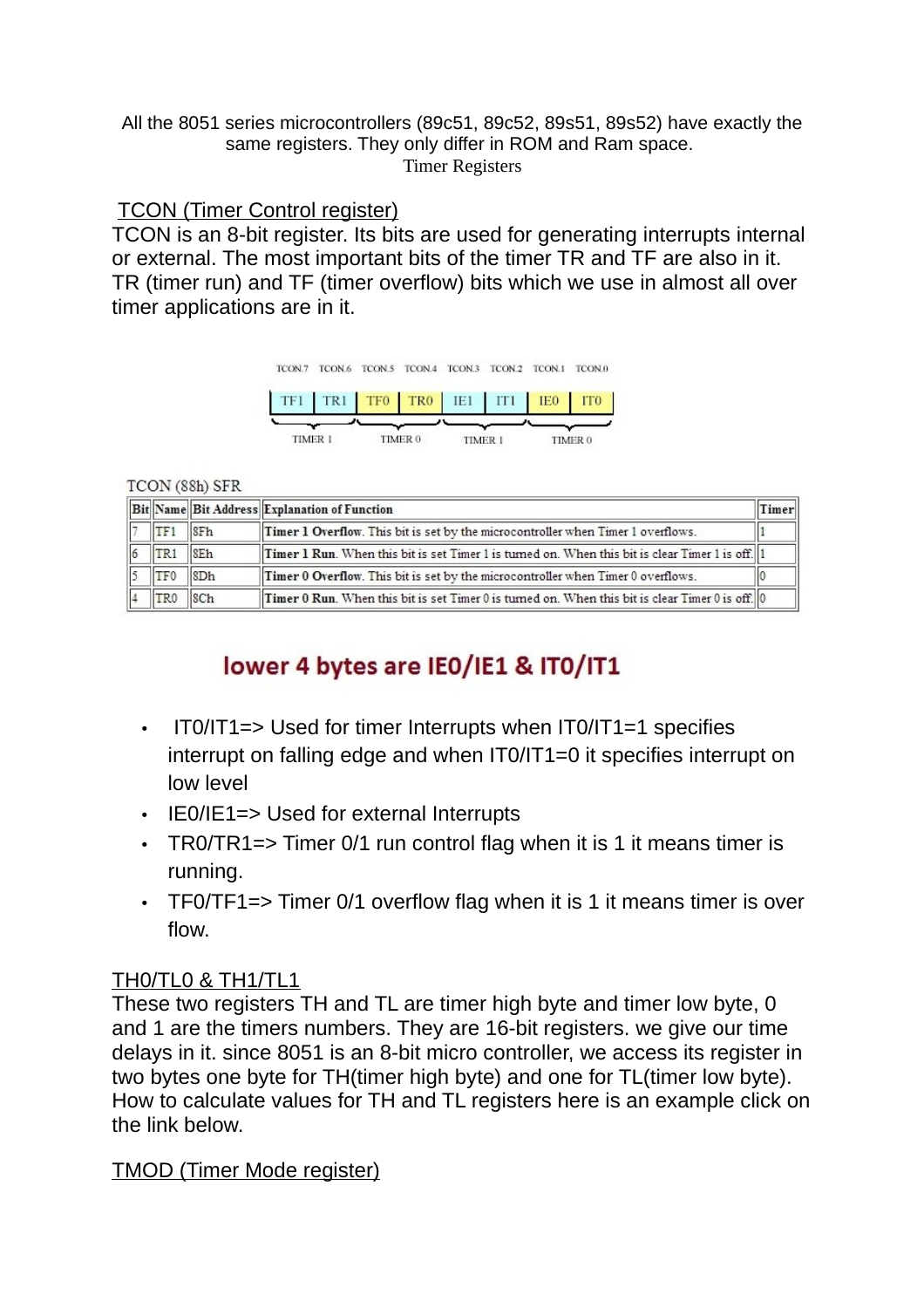8-bit register used to select timer mode. There are 4 modes in which timer can be loaded.

- 1. 13-bit timer
- 2. 16-bit timer
- 3. 8-bit auto reload
- 4. Split timer mode

TH0/TL0->Timer 0 16 bit register (byte addressable only) 8 bits can be send at a time.

TH1/TL1-> Timer 1 16 bit register (byte addressable only) 8 bits can be send at a time.

|      | TMOD (89h) SFR                |                                                                                                                                                   | 3<br><b>MSB</b><br>M <sub>0</sub><br>Gate<br>M1<br>CT<br>Gate<br><b>TIMER1</b> | $\mathcal{P}$<br><b>LSB</b><br>M <sub>0</sub><br>M <sub>1</sub><br>CT<br><b>TIMER 0</b> |  |  |  |  |  |
|------|-------------------------------|---------------------------------------------------------------------------------------------------------------------------------------------------|--------------------------------------------------------------------------------|-----------------------------------------------------------------------------------------|--|--|--|--|--|
|      | <b>Bit</b> Name               | <b>Explanation of Function</b>                                                                                                                    |                                                                                |                                                                                         |  |  |  |  |  |
|      | GATE1                         | When this bit is set the timer will only run when INT1 (P3.3) is high. When this bit is clear the timer will run regardless of the state of INT1. |                                                                                |                                                                                         |  |  |  |  |  |
| 6    | C/T1                          | When this bit is set the timer will count events on T1 (P3.5). When this bit is clear the timer will be incremented every machine cycle.          |                                                                                |                                                                                         |  |  |  |  |  |
|      | T <sub>1</sub> M <sub>1</sub> | Timer mode bit (see below)                                                                                                                        |                                                                                |                                                                                         |  |  |  |  |  |
|      | T <sub>1</sub> M <sub>0</sub> | Timer mode bit (see below)                                                                                                                        |                                                                                |                                                                                         |  |  |  |  |  |
|      | GATE0                         | When this bit is set the timer will only run when INTO (P3.2) is high. When this bit is clear the timer will run regardless of the state of INTO. |                                                                                |                                                                                         |  |  |  |  |  |
|      | C/T0                          | When this bit is set the timer will count events on T0 (P3.4). When this bit is clear the timer will be incremented every machine cycle.          |                                                                                |                                                                                         |  |  |  |  |  |
|      | T0M1                          | Timer mode bit (see below)                                                                                                                        |                                                                                |                                                                                         |  |  |  |  |  |
|      | T0M0                          | Timer mode bit (see below)                                                                                                                        |                                                                                |                                                                                         |  |  |  |  |  |
|      |                               |                                                                                                                                                   |                                                                                |                                                                                         |  |  |  |  |  |
| TxM1 |                               | TxM0                                                                                                                                              | Timer Mode                                                                     | Description of Mode                                                                     |  |  |  |  |  |
|      |                               |                                                                                                                                                   |                                                                                | 13-bit Timer.                                                                           |  |  |  |  |  |
|      |                               |                                                                                                                                                   |                                                                                | 16-bit Timer                                                                            |  |  |  |  |  |

8-bit auto-reload Split timer mode

#### **Serial registers**

SCON (Serial Control)

 $\sqrt{2}$ 

 $\vert$ <sub>1</sub>

It's an 8 bit register, Used for serial data communication. It is bit addressable.

 $\sqrt{2}$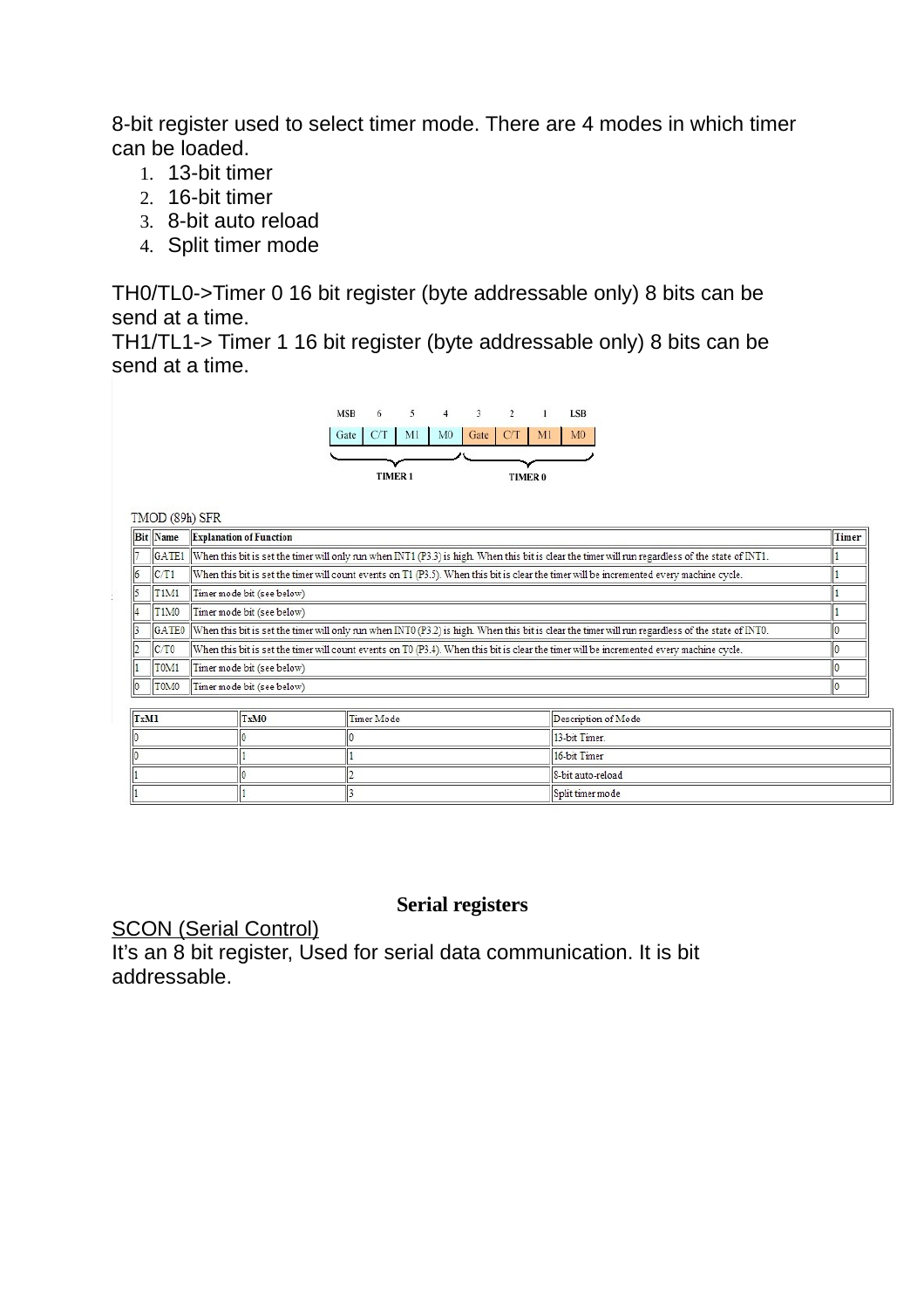| SM <sub>0</sub> | SM <sub>1</sub> |      | SM <sub>2</sub> | <b>REN</b>                          | TB8 | RB <sub>8</sub> | TI | RI |
|-----------------|-----------------|------|-----------------|-------------------------------------|-----|-----------------|----|----|
| SM0 SM1         |                 | Mode |                 |                                     |     |                 |    |    |
| 0               |                 |      |                 |                                     |     |                 |    |    |
| 0               |                 |      |                 | 8 bit data, 1 stop bit, 1 start bit |     |                 |    |    |
|                 |                 | 2    |                 |                                     |     |                 |    |    |
|                 |                 | 3    |                 |                                     |     |                 |    |    |

Load 0x50 in SCON which makes SM1=1 and REN=1. Rest all the hits are 0

SM0, SM1 and SM2 are used to specify the serial connection mode. There are five different modes four are shown above in the diagram. The fifth one is when we make SM2=1 which is 8-bit transfer mode. The most common mode is mode 1.

REN is Receive Enable, when REN=1 it allows the 8051 to receive and transfer data . If you want 8051 to both transfer and receive data, REN must be set to '1'. when REN=0 it means receiver is disabled.

TB8 and RB8 is used for serial modes 2 and 3.

TI and RI are important bits.

TI is Transmit Interrupt flag, When 8051 micro controller finishs the transfer of 8-bit character, it raises the TI flag to indicate that it is ready to transfer another byte.

RI is Receive Interrupt flag, When 8051 receive data via RxD pin(Port1 pin 0), it get rid of the start and stop bits and places the byte in the SBUF. Then it raises the RI flag to indicate that a byte has been received and should be picked up before it is lost.

## SBUFF (Serial Buffer)

This register is used when we are transmitting or receiving data serially. We put or data in it which we want to transmit, it also contains the data which is transmitted from other Peripherals like PC personal computers to 8051 micro controller. It is not bit addressable.

#### **Register Banks**

8051 has four Register banks. When the 8051 is first booted up, Register bank 0 (addresses 00h through 07h) is used by default. The internal memory supports 4 register banks. The first 8 bytes (00h - 07h) are "register bank 0". Followed by Bank1 (08 – 0F), Bank2 (10 – 17), Bank3

(18 – 1F). Register banks reside in the first 32 bytes of Internal RAM.  **PSW (PROGRAM STATUS WORD)**

This is an 8-BIT register. The Program Status Word (PSW) contains status bits that reflect the current CPU state.

#### **A (ACCUMULATOR)**

Accumulator is an 8-bit register.It holds the result of most of arithmetic and logic operations. This register is usually accessed by direct addressing. It is both byte and bit addressable.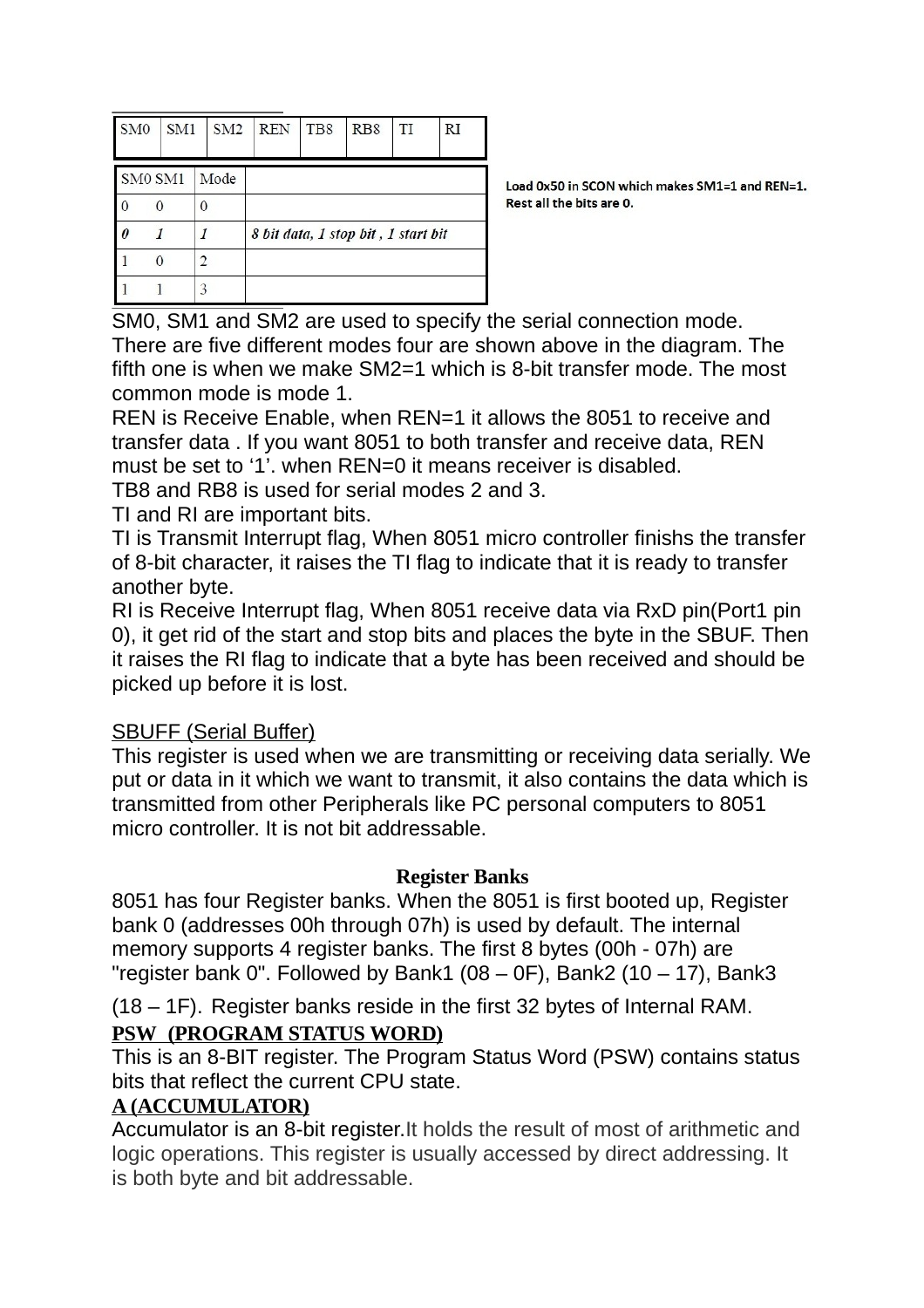## **B (EXTENSION REGISTER)**

The major purpose of B(Extension register) register is executing multiplication and division. This register is directly accessed when we are writing our code in assembly language. The 8051 micro controller has a single instruction for multiplication (MUL) and division (DIV)**.**

## **SP (STACK POINTER)**

Stack pointer is an 8 bit register, the direct address of SP is 81H and it is only byte addressable, which means you cant access individual bits of stack pointer. The content of the stack pointer points to the last stored location of system stack. To store something new in system stack, the SP must be incremented by 1 first and then execute the "store" command.

- Push increments the SP and writes data.
- POP reads data and then decrement the SP.
- Stack is kept in the internal RAM and is restricted to 128bytes
- Top most address of stack is 7F.

## **DPTR (DATA POINTER REGISTER)**

This is a 16 bit register. **It is used to access external code or data memory**

### **The Data Pointer (DPTR) is the 8051's only user-accessible 16 bit (2-byte) register.**

## PCON(Power Control Register)

PCON is an 8-bit register used to control the baud rate during serial communication and 8051's power control modes.

- Setup double baud rate when timer1 is used for serial communication in modes 1,2 &3
- Switch to sleep mode on PD Power Down
- Switch to Idle mode when IDL bit is set.

Register bits and Functions



SMOD => Double Baud rate when Serial port is used in mode 1,2 or 3.

GF1 => General purpose flag bit.

GF0 => General purpose flag bit.

PD =>Power down. Activates power down operation.

IDL =>Ideal mode. Activates ideal mode operation.

--- => Reserved

 **In IDL(Ideal) mode internal clock is disconnected from the processor but remains connected to interrupt, timer and serial**